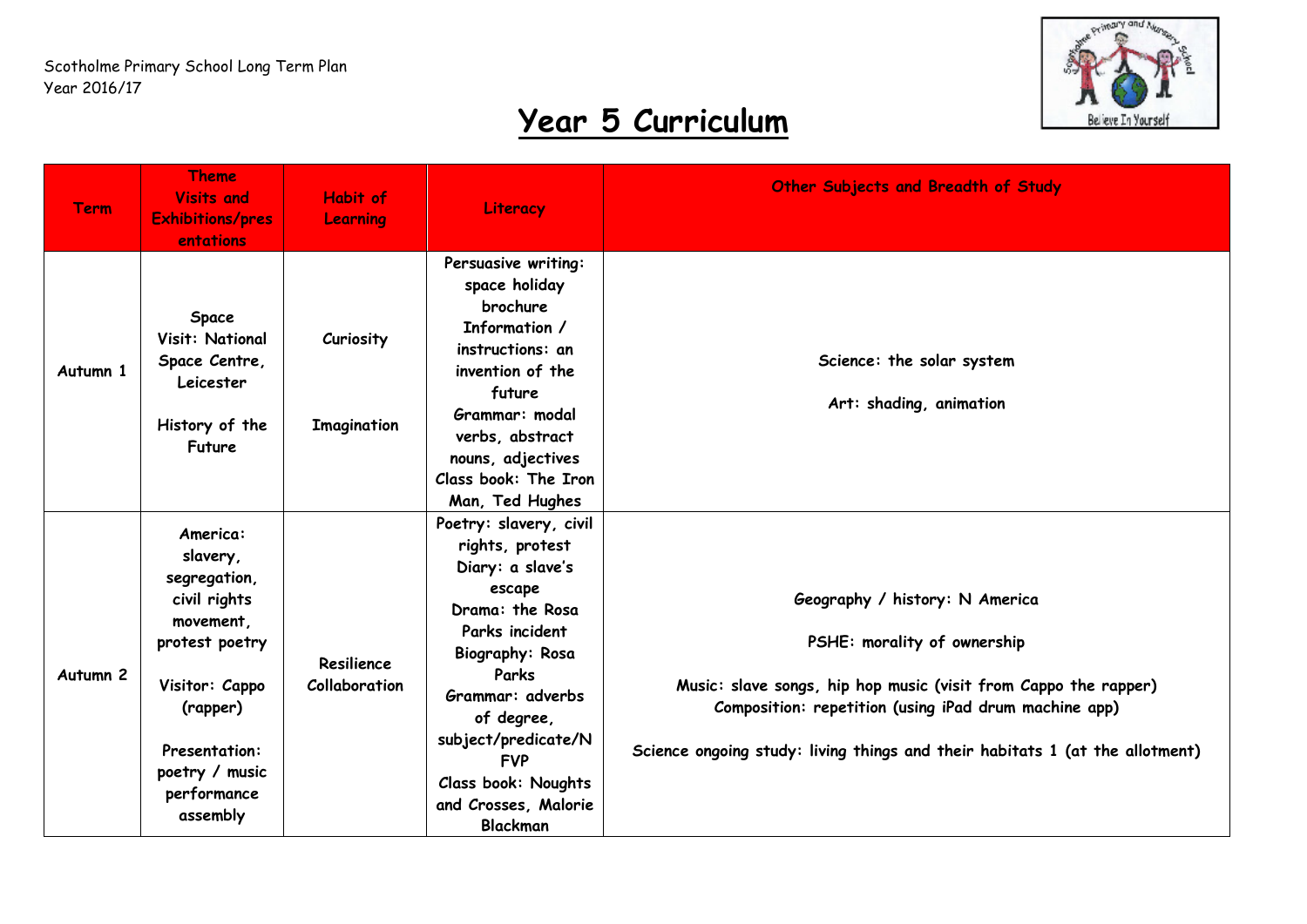

| Spring 1 | South and<br>Central America<br>Visits to the<br>allotment: first<br>hand research<br>of local<br>ecosystem /<br>habitats to<br>compare with<br>second hand<br>research of<br>rainforest | <b>Discipline</b><br>Curiosity | <b>Information:</b><br>deforestation in the<br>Amazon rainforest<br>Fiction: discovering<br>the City of Gold<br>Grammar:<br>parenthesis -<br>brackets, dashes,<br>relative clauses<br>Class book: A Series<br>of Unfortunate<br>Events, Lemony<br>Snicket | Geography / history: South and Central America, European conquests of the<br>Americas<br>P4C: ethics of conquest<br>RE: sacrifice<br>Science: forces |
|----------|------------------------------------------------------------------------------------------------------------------------------------------------------------------------------------------|--------------------------------|-----------------------------------------------------------------------------------------------------------------------------------------------------------------------------------------------------------------------------------------------------------|------------------------------------------------------------------------------------------------------------------------------------------------------|
| Spring 2 | Crime and<br>Punishment<br>Visit to the<br>Galleries of<br>Justice,<br>Nottingham<br><b>EXHIBITION:</b><br>independent<br>work on the<br>theme of crime<br>and punishment                | Curiosity                      | Reading based on<br>Lamb to the<br>Slaughter (Roald<br>Dahl)<br>Newspaper report:<br>Hoodwinked<br>Grammar:<br>parenthesis, short<br>sentences for impact<br>Class book: The<br>Highwayman, Alfred<br>Noyes                                               | Science: magnets<br>Science ongoing study: living things and their habitats 2                                                                        |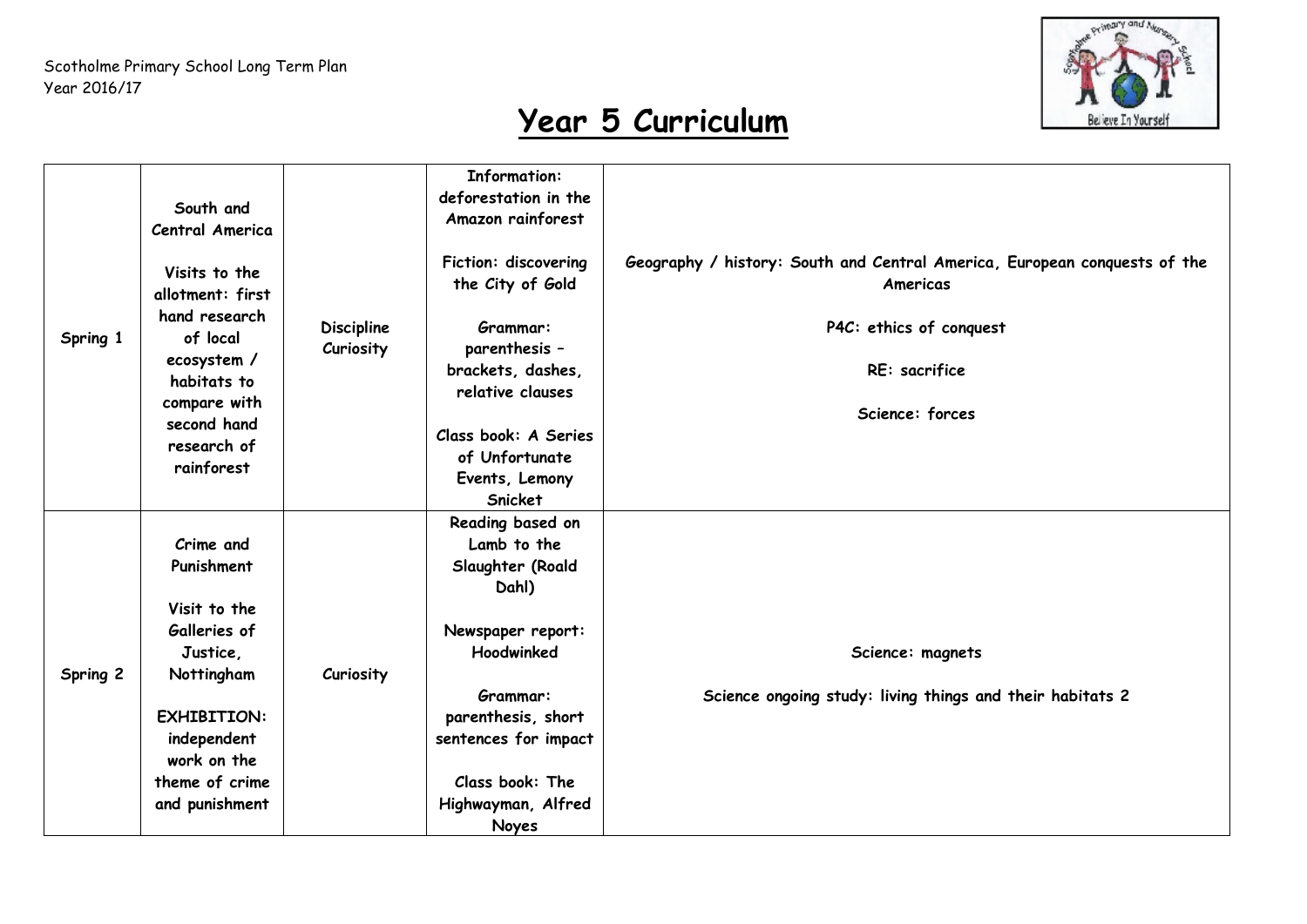

| Summer<br>1:            | Entertainment<br>Visit to the<br>National<br>Videogame<br>Arcade,<br>Nottingham<br><b>EXHIBITION:</b><br>graphic novel<br>projects | <b>Imagination</b><br>Resilience                                                                       | Fiction: graphic<br>novels (focusing on<br>story structure and<br>planning)<br>Persuasion: an<br>advert for a<br>computer game<br>based on the graphic<br>novel<br>Grammar: dialogue,<br>abstract nouns,<br>technical vocabulary<br>Class book: Hacker,<br>Malorie Blackman | Art: pixel art, figure drawing, drawing for impact (graphic novels)<br><b>Computing: Scratch games</b>                                                                                                                     |  |  |
|-------------------------|------------------------------------------------------------------------------------------------------------------------------------|--------------------------------------------------------------------------------------------------------|-----------------------------------------------------------------------------------------------------------------------------------------------------------------------------------------------------------------------------------------------------------------------------|----------------------------------------------------------------------------------------------------------------------------------------------------------------------------------------------------------------------------|--|--|
| Summer 2                | The Romans<br>Literacy<br>workshop with<br>Adam Pepper:<br><b>Spartacus</b><br>Changes                                             | <b>Discipline</b><br>Collaboration                                                                     | <b>Information text:</b><br>the Romans<br>Playscript: Changing<br><b>Britain</b><br>Grammar: changing<br>language                                                                                                                                                           | History - the Romans influence on Britain<br>Geography: modern migration and its impact on Britain<br>Science: properties and reversible changes of materials<br>Science ongoing study: living things and their habitats 3 |  |  |
| Ongoing grammar focuses |                                                                                                                                    | Fronted adverbials, consistent tenses, relative clauses, non-finite verb phrases, parenthesis, affixes |                                                                                                                                                                                                                                                                             |                                                                                                                                                                                                                            |  |  |
| Assessment              |                                                                                                                                    | Maths and reading tests every half term, except Summer 2 (Rising Stars tests)                          |                                                                                                                                                                                                                                                                             |                                                                                                                                                                                                                            |  |  |